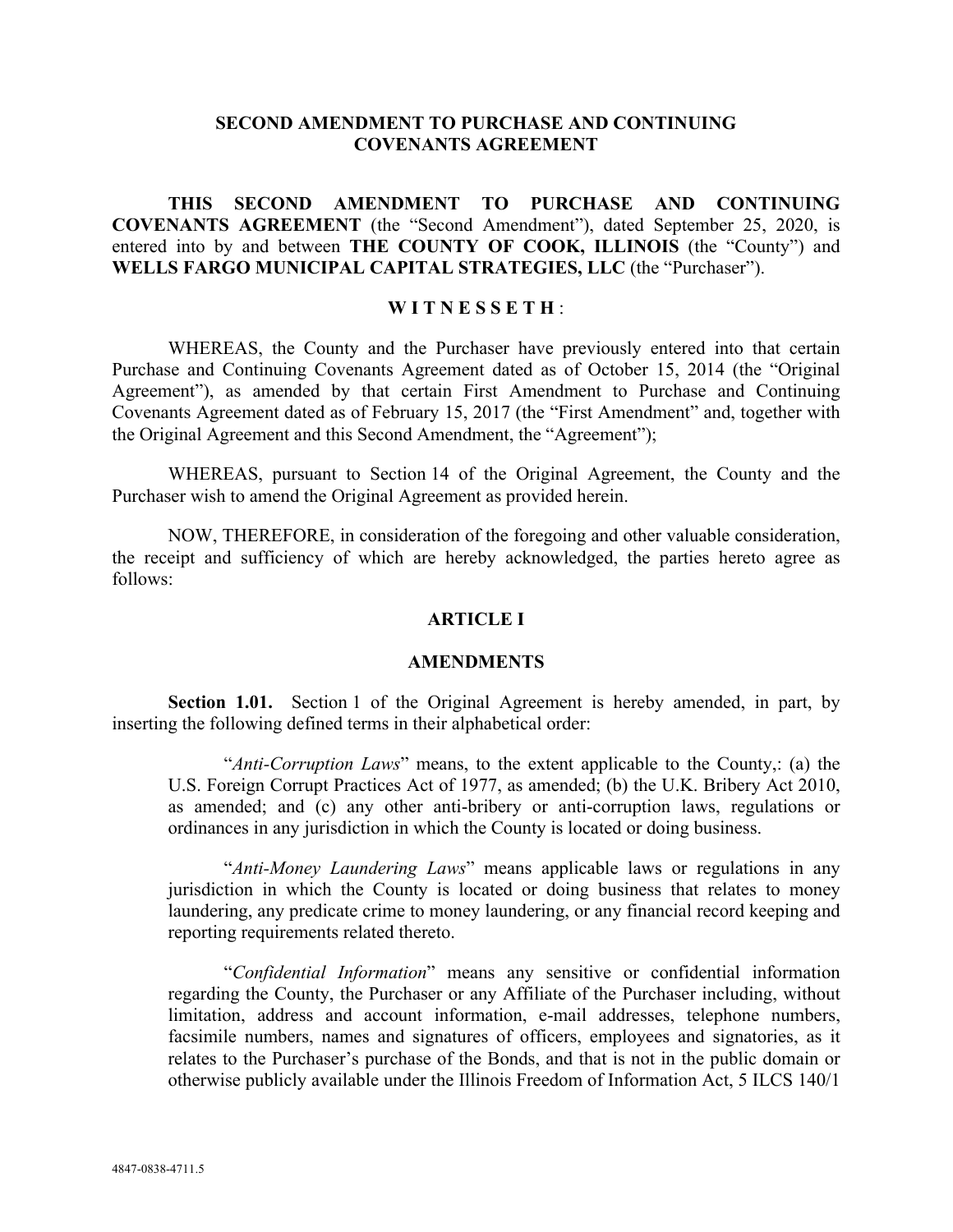*et seq*) or other laws or regulations of a Governmental Authority or required to be disclosed by the County pursuant to any laws including, without limitation, the Rule.

"*EMMA*" means Electronic Municipal Market Access as provided by the Municipal Securities Rulemaking Board.

"*Governmental Authority*" means the government of the United States or its agencies, the State or other governmental body with competent jurisdiction over the County.

"*Rule*" has the meaning set forth in Section 18 hereof.

"*Sanction*" or "*Sanctions*" means any and all economic or financial sanctions, sectoral sanctions, secondary sanctions, trade embargoes and restrictions and antiterrorism laws imposed, administered or enforced from time to time by: (a) the United States of America, including those administered by the U.S. Department of the Treasury's Office of Foreign Assets Control (OFAC), the U.S. Department of State, the U.S. Department of Commerce, or through any existing or future statute or Executive Order, (b) to the extent applicable to the County, the United Nations Security Council, the European Union, the United Kingdom, or (c) any other Governmental Authority.

"*Sanctioned Target*" means any target of Sanctions, including: (a) Persons on any list of targets identified or designated pursuant to any Sanctions, (b) Persons, countries, or territories that are the target of any territorial or country-based Sanctions program, (c) Persons that are a target of Sanctions due to their ownership or control by any Sanctioned Target(s), or (d) otherwise a target of Sanctions, including vessels and aircraft, that are designated under any Sanctions program.

 **Section 1.02.** Section 1 of the Original Agreement is hereby amended, in part, by deleting the defined term "*Patriot Act*" in its entirety.

**Section 1.03.** Subsection O of Section 3 of the Original Agreement is hereby amended and restated in its entirety to read as follows:

#### O. Anti-Money Laundering; Anti-Corruption Laws; Sanctions.

(i) The County has instituted, maintains and complies with its policies, procedures and controls reasonably designed to assure compliance with Anti-Money Laundering Laws and Anti-Corruption Laws. To the best of the County's knowledge, after due care, the County is not under investigation for an alleged violation of Anti-Money Laundering Laws or Anti-Corruption Laws by a Governmental Authority that enforces such laws.

(ii) (a) The County is not a Sanctioned Target; (b) to the best of the County's knowledge, the County is not owned or controlled by, or is acting or purporting to act for or on behalf of, directly or indirectly, a Sanctioned Target; (c) the County has instituted, maintains and complies with policies, procedures and controls reasonably designed to assure compliance with Sanctions; and (d) to the best of the County's knowledge, after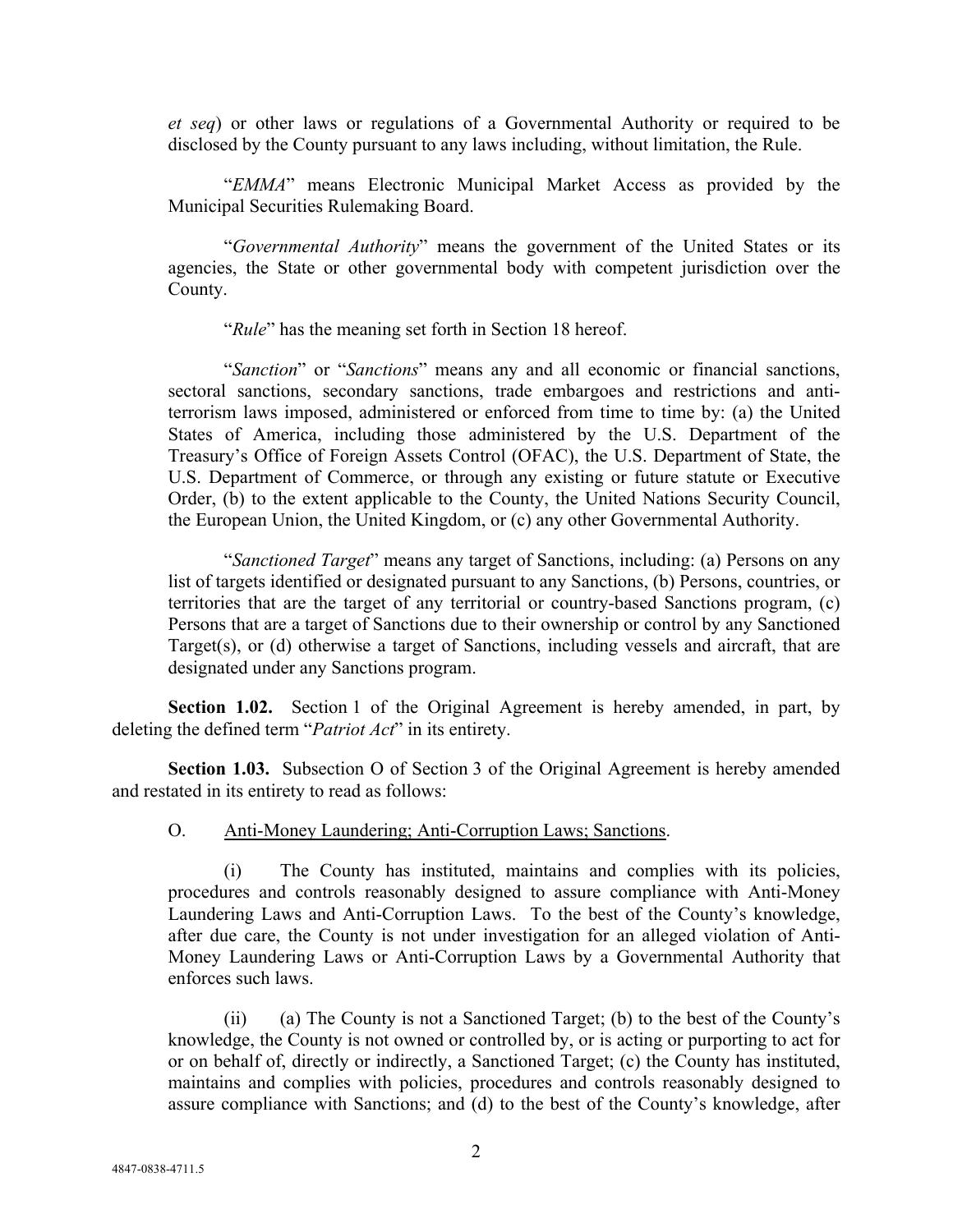due care, the County is not under investigation for an alleged violation of Sanction(s) by a Governmental Authority that enforces Sanctions. The Chief Financial Officer of the County or his designee shall notify the Purchaser in writing not more than three business days after first becoming aware of any breach of this Section.

**Section 1.04.** Subsection E of Section 4 of the Original Agreement is hereby amended and restated in its entirety to read as follows:

E. Compliance with Law. Unless the Purchaser shall otherwise consent in writing, the County covenants and agrees to comply in all material respects with all statutes, rules, regulations, orders, writs, judgments, injunctions, decrees or awards of any Governmental Body having jurisdiction over the County to the extent the failure to comply with the foregoing could reasonably be expected to result in a Material Adverse Effect. Notwithstanding the foregoing, the County shall comply with Sanctions, Anti-Money Laundering Laws, and Anti-Corruption Laws.

**Section 1.05.** Section 4 of the Original Agreement is hereby further amended by inserting the following Subsections X and Y after the existing Subsection W:

### X. Use of Proceeds.

(i) The County has not knowingly, directly or indirectly used any of the proceeds of the Bonds to fund, finance or facilitate any activities, business or transactions: (a) that are prohibited by Sanctions, (b) that would be prohibited by U.S. Sanctions if conducted by a U.S. Person, or (c) that would be prohibited by Sanctions if conducted by the Purchaser, or any other party hereto. The Chief Financial Officer of the County or his designee shall notify the Purchaser in writing not more than three business days after first becoming aware of any breach of this Section.

(ii) The County has not knowingly, directly or indirectly used any of the proceeds of the Bonds to fund, finance or facilitate any activities, business or transactions that would be prohibited by Anti-Money Laundering Laws or Anti-Corruption Laws.

Y. Source of Repayment and Collateral. The County shall not fund any repayment of the Bonds with proceeds, or provide as collateral any property, that is directly or indirectly derived from any transaction or activity that is prohibited by Sanctions, Anti-Money Laundering Laws or Anti-Corruption Laws, or that could otherwise cause the Purchaser or any other party to this Agreement to be in violation of Sanctions, Anti-Money Laundering Laws or Anti-Corruption Laws.

**Section 1.06.** The Original Agreement is hereby amended by inserting the following Sections 18 and 19 after the existing Section 17:

Section 18. EMMA Postings. In the event the County files with EMMA this Agreement, the Bond Indenture, the Bonds or any description of the material terms thereof or notice of any agreement to covenants, events of default, remedies, priority rights or other similar terms, either voluntarily or as required pursuant a continuing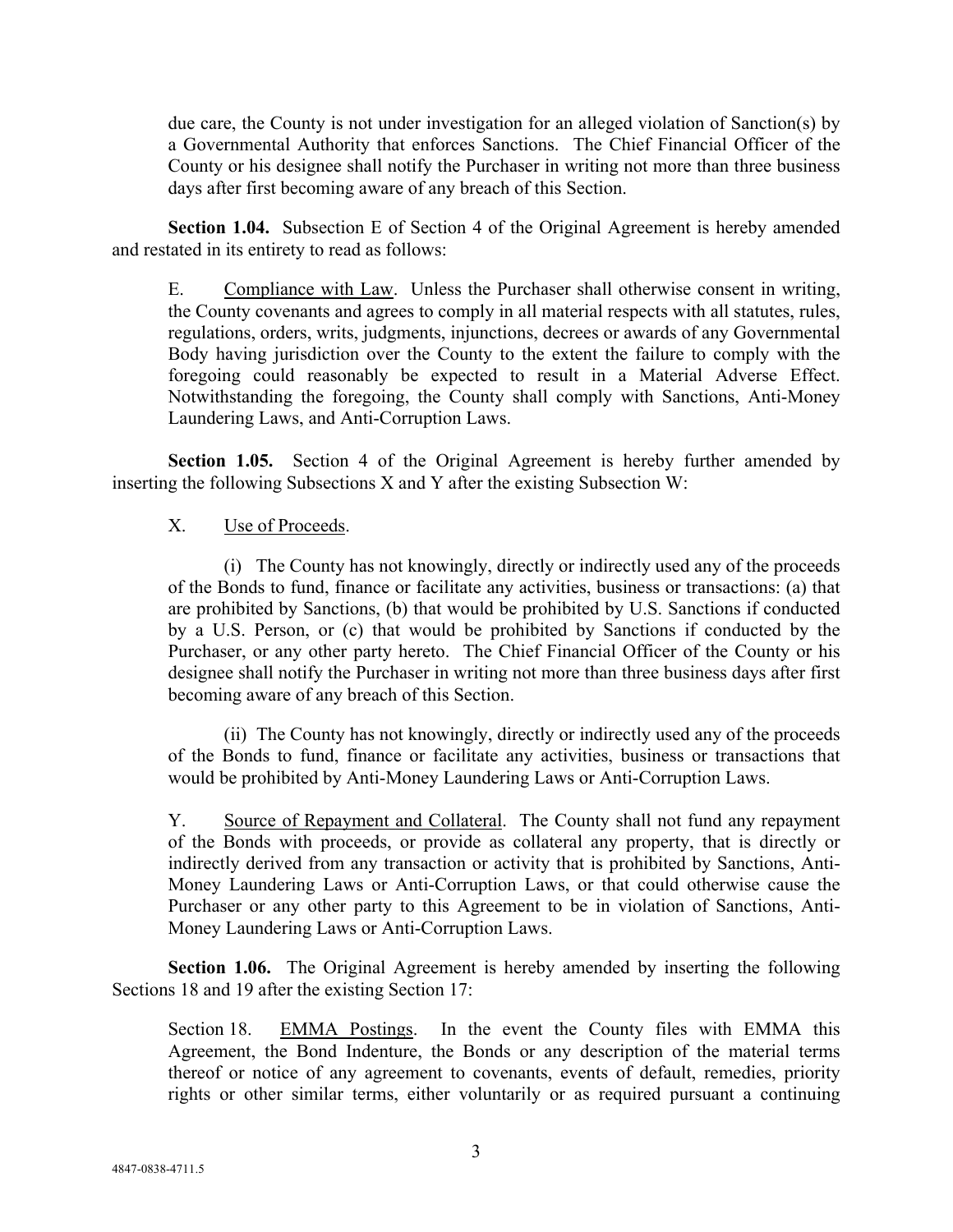disclosure agreement or Rule 15c2-12 promulgated pursuant to the Securities and Exchange Act of 1934, as amended (the "*Rule*") (each such posting, an "*EMMA Posting*"), the County shall (i) provide the Purchaser with a copy of each EMMA Posting prior to submitting or posting on EMMA and (ii) shall not file or permit the filing of any EMMA Posting that includes Confidential Information. The County acknowledges and agrees that although the Purchaser may request review, edits or redactions of such materials prior to filing, the Purchaser is not responsible for the County's or any other entity's (including, but not limited to, any broker-dealer's) compliance or noncompliance (or any claims, losses or liabilities arising therefrom) with any continuing disclosure agreement or any applicable securities or other laws, including, but not limited to, those relating to the Rule. Notwithstanding the foregoing, any such review, edits or redactions requested by the Purchaser shall not impair, hinder, delay or prevent compliance with any continuing disclosure agreement or any applicable securities or other laws, including, but not limited to, those relating to the Rule and timely posting of any EMMA Posting.

Section 19. Alternate Rate. Upon the occurrence of a LIBOR Phase-Out Event (as defined below), the Purchaser and the County agree to use their best efforts to select a mutually agreeable alternate index to be used in replacement of the LIBOR Index Rate that complies with current proposed or final safe harbor regulations of the Internal Revenue Service, which may be the Secured Overnight Financing Rate ("SOFR"), and to amend the Bond Indenture to include appropriate modifications to implement such new rate mode into the Bond Indenture. Any such amendment to the Bond Indenture shall be in accordance with Article IX of the Bond Indenture and will require the delivery of a Favorable Opinion of Bond Counsel as set forth in Section 9.02 of the Bond Indenture. For the avoidance of doubt, the occurrence of a LIBOR Phase-Out Event and the amendment of the Bond Indenture to implement a new alternate rate mode shall not be construed as to require the County or the Purchaser to convert to such new rate mode and any subsequent conversion to such mode shall be in accordance with Section 2.04(d) of the Bond Indenture.

 For purposes of this Section 19, "LIBOR Phase-Out Event" shall mean (i) the administrator of the LIBOR Index no longer publishes such rate or has otherwise discontinued the LIBOR Index; or (ii) the Purchaser has determined that deposits in United States dollars are not being offered to banks in the London interbank Eurodollar market for the principal amount of the Bonds or that reasonable and adequate means do not exist for ascertaining the LIBOR Index with respect to the Bonds.

### **ARTICLE II**

### **FULL FORCE AND EFFECT**

The Original Agreement is hereby amended to the extent provided in this Second Amendment and, except as specifically provided herein, the Original Agreement shall remain in full force and effect in accordance with its terms.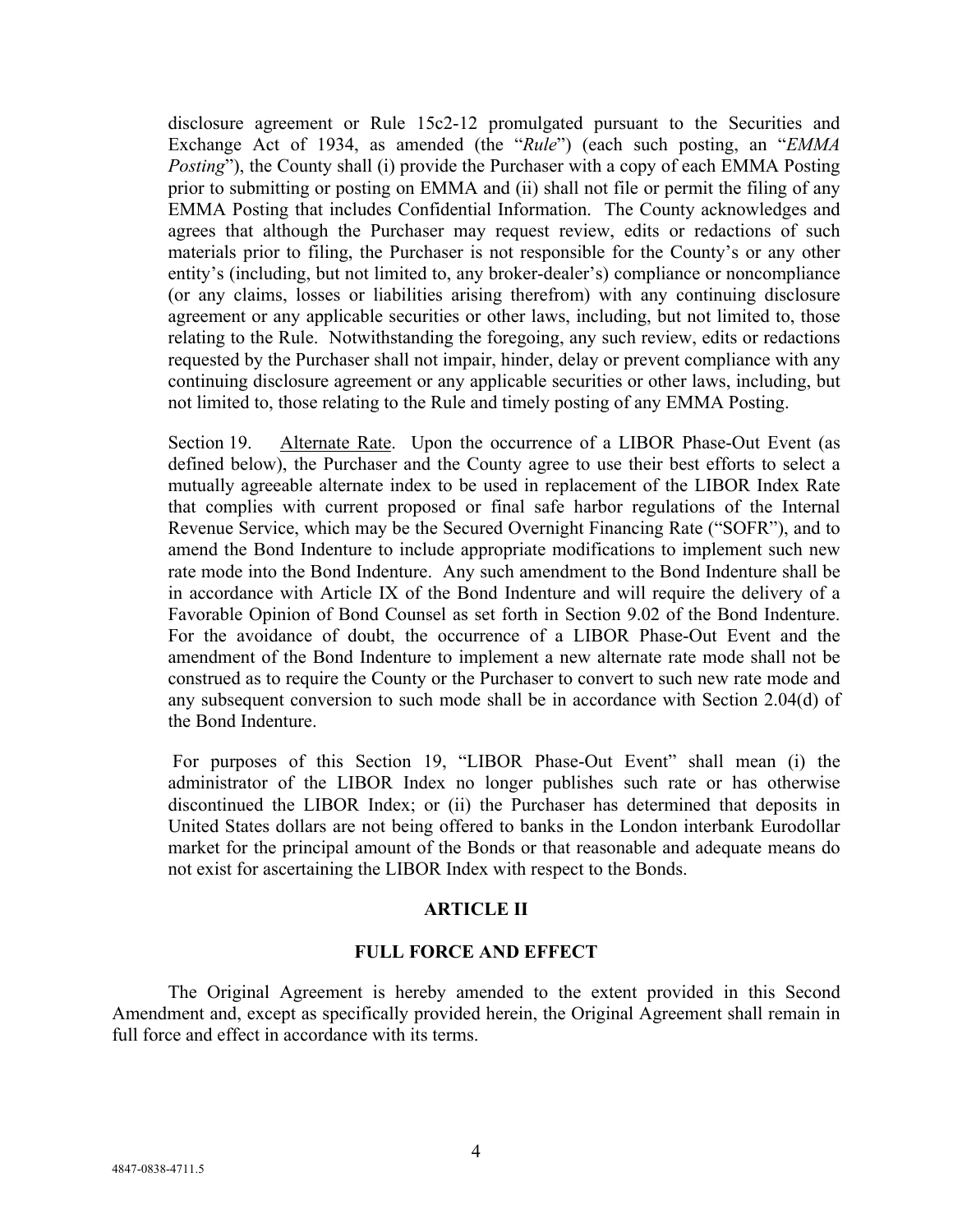#### **ARTICLE III**

#### **GOVERNING LAW**

This Second Amendment shall be governed by Section 11 of the Original Agreement amended in part by inserting after the State of Illinois: "without reference to or application of its conflict of laws principles".

#### **ARTICLE I**

#### **HEADINGS**

Section headings in this Second Amendment are included herein for convenience of reference only and shall not have any effect for purposes of interpretation or construction of the terms of this Second Amendment.

#### **ARTICLE IV**

### **COUNTERPARTS**

This Second Amendment may be signed in any number of counterpart copies, and all such copies shall constitute one and the same instrument.

#### **ARTICLE V**

#### **REPRESENTATIONS AND WARRANTIES**

Each party hereto represents and warrants to the other that this Second Amendment has been duly authorized and validly executed by it and that the Original Agreement, as hereby amended, constitutes its valid obligation, enforceable in accordance with its terms, except to the extent that the enforceability thereof may be limited by bankruptcy, insolvency or other laws affecting creditors' rights generally and subject to the application of general principles of equity including but not limited to the right of specific performance. Further, the County represents and warrants that its representations and warranties in the Original Agreement, as hereby amended, are true and correct on the date hereof and no Event of Default or event or condition that constitutes an Event of Default or that, with the giving of any notice, the passage of time, or both, would be an Event of Default, has occurred under the Original Agreement.

#### **ARTICLE VI**

#### **SEVERABILITY**

In case any one or more of the provisions contained herein should be invalid, illegal or unenforceable in any respect, the validity, legality and enforceability of the remaining provisions contained herein shall not in any way be affected or impaired hereby.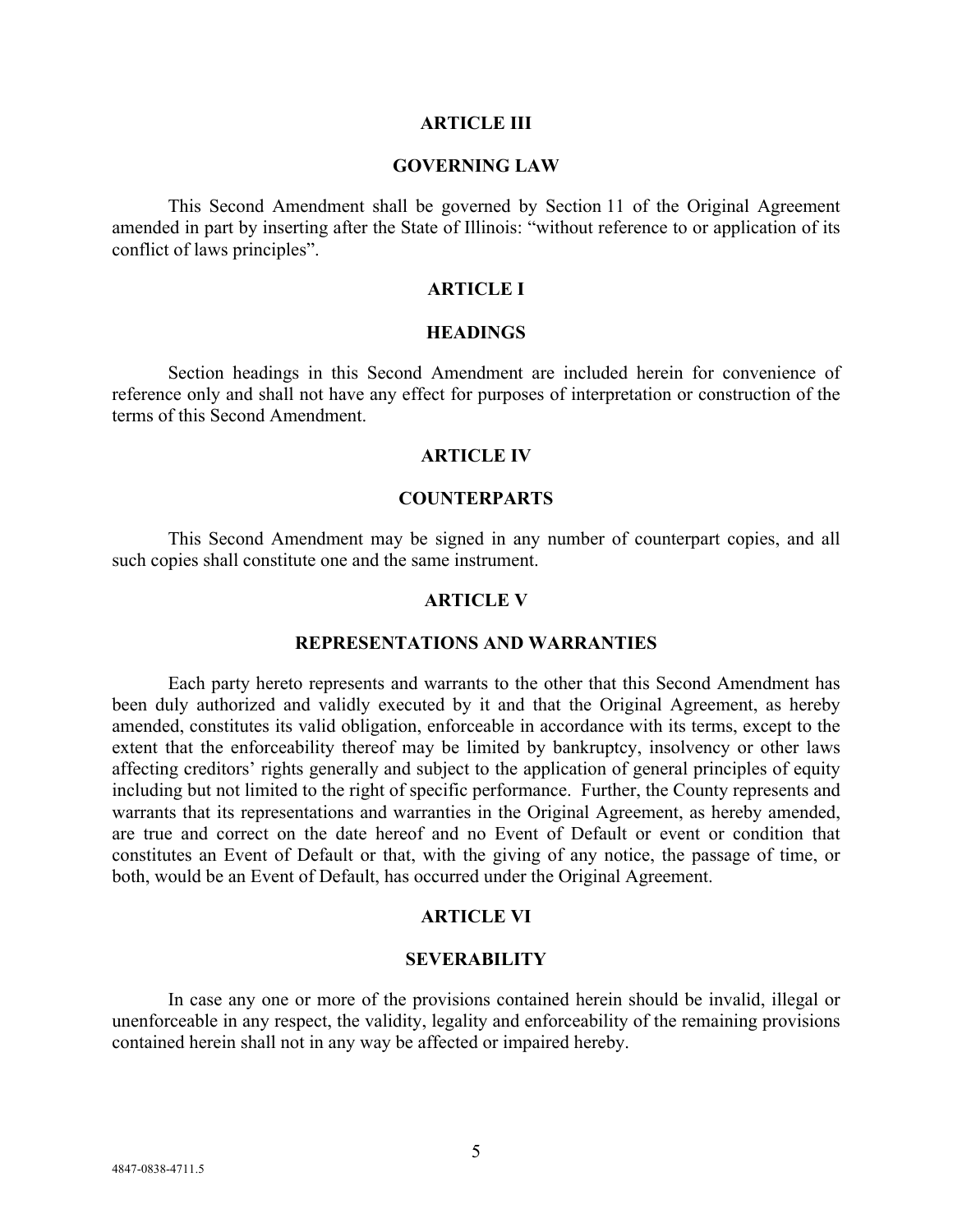#### **ARTICLE VII**

### **ELECTRONIC SIGNATURE; ELECTRONICALLY SIGNED DOCUMENT**

The parties agree that the electronic signature of a party to this Second Amendment (or any amendment or supplement of this Second Amendment) shall be as valid as an original signature of such party and shall be effective to bind such party to this Second Amendment. The parties agree that any electronically signed document (including this Second Amendment) shall be deemed (i) to be "written" or "in writing," (ii) to have been signed, and (iii) to constitute a record established and maintained in the ordinary course of business and an original written record when printed from electronic files. For purposes hereof, "electronic signature" means a manually-signed original signature that is then transmitted by electronic means; "transmitted by electronic means" means sent in the form of a facsimile or sent via the Internet as a pdf (portable document format) or other replicating image attached to an e-mail message; and, "electronically signed document" means a document transmitted by electronic means and containing, or to which there is affixed, an electronic signature. Paper copies or "printouts", if introduced as evidence in any judicial, arbitral, mediation or administrative proceeding, will be admissible as between the parties to the same extent and under the same conditions as other original business records created and maintained in documentary form. Neither party shall contest the admissibility of true and accurate copies of electronically signed documents on the basis of the best evidence rule or as not satisfying the business records exception to the hearsay rule.

# **ARTICLE VIII**

#### **DEFINITIONS**

All capitalized terms used herein and not defined shall have the meaning assigned to such terms in the Original Agreement.

[Remainder of page intentionally left blank]